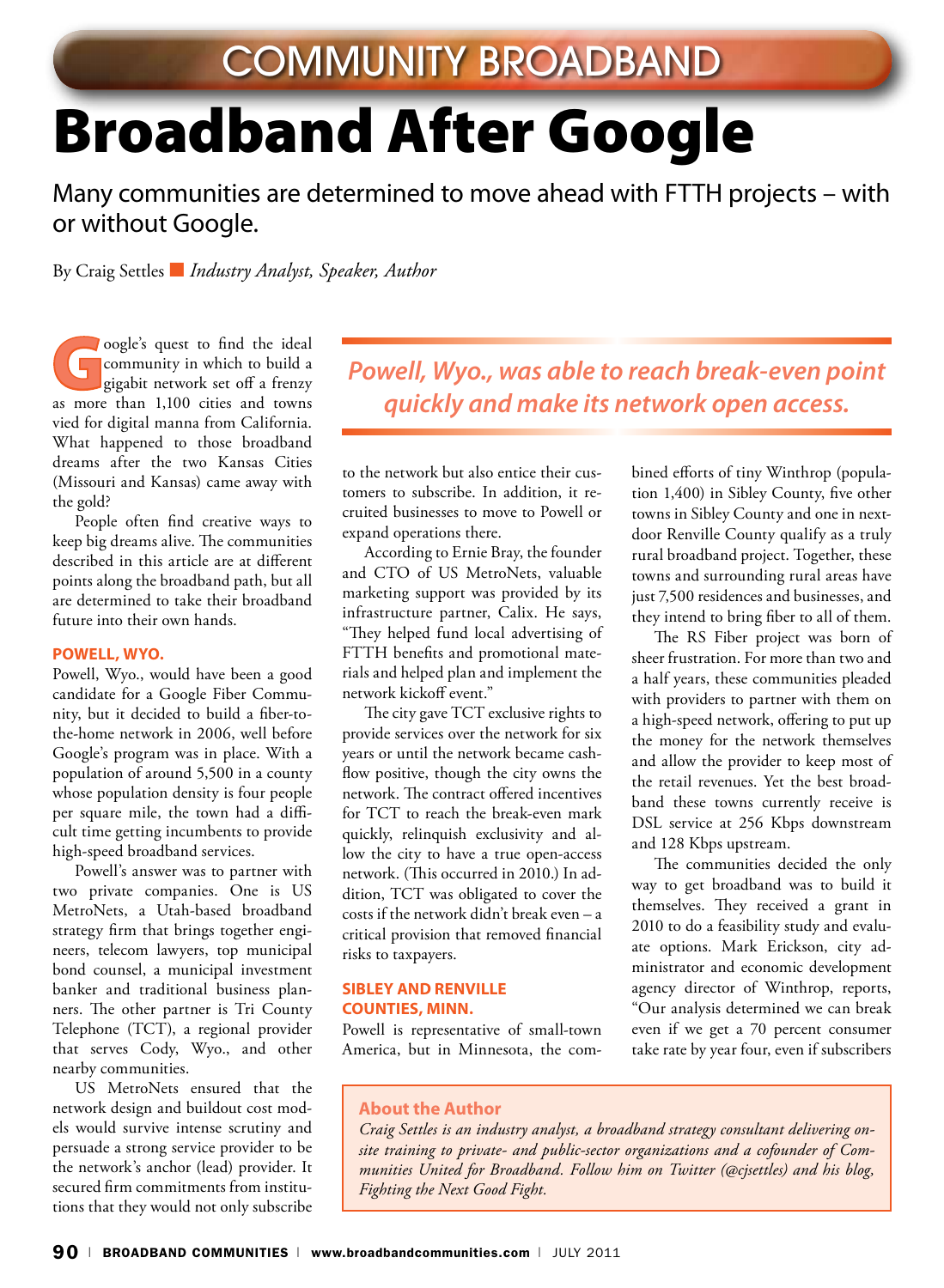select only two of the voice/video/data triple-play [products]." Revenue from commercial subscribers would represent extra profit.

The seven communities, along with the two counties, formed a joint powers board (a cooperative is not a legal option in Minnesota). As a joint powers board, the group has the low-interest bonding authority granted to cities that is critical to making the project affordable. The communities plan to initially offer VoIP, 20 Mbps symmetrical Internet access and an 80-channel television lineup. They also hope to link the towns and rural areas with a 100 Mbps intranet.

Erickson and his constituents believe they have two viable options: signing a capital lease with an option to buy or issuing 30-year bonds to build and own the network outright. Either option must be approved by 55 percent of constituents. Whichever option they choose, the communities will find a company to operate the network.

"We're requiring the provider we choose to bring certain things to the network," states Erickson. "We want them to come with programming skills and a desire to educate school districts, businesses and other constituents on how to maximize the network. They need to find ways to make broadband relevant for connected communities. This will increase the number of customers on the network. We'll even help the big providers build a business case for using our network. If they end up competing with us, that's fine, too. We'll have a fast car, and they'll have draft horses."

### **WiredWest, Western Massachusetts**

Western Massachusetts offers further proof that there is strength in numbers and that economies of scale can result from partnerships among small towns and rural communities. In this case, the partnership vehicle is a community cooperative, WiredWest, which may form public-private partnerships with one or more providers.

A number of BTOP stimulus grants were awarded for middle-mile projects that will link anchor institutions throughout a county or region with fiber infrastructure. These middle-mile

*WiredWest plans to connect 47 Massachusetts towns to the middle-mile infrastructure that the Massachusetts Broadband Institute is building.* 

networks should improve the business cases for FTTH in the areas they serve. However, who will build the last-mile infrastructures for broadband access, and how it will be done, is still unclear. WiredWest proposes to resolve this issue in Massachusetts with a massive community partnership.

Forty-seven towns voted to become members of WiredWest, formally a "cooperative of municipal light plants" – a designation created by a 100-year-old law that enables towns to distribute their own electricity. They will collectively create a last-mile network to link up with the 1,300 miles of BTOP-funded middlemile fiber being built by the Massachusetts Broadband Institute (MBI).

"We submitted the Google application for a gigabit network though we didn't fit their ideal density goals," says Monica Webb, co-chair and spokesperson for WiredWest. "We felt it was worth it to try." However, rather than waiting for Google to announce the winner, WiredWest funded the initial phase of its broadband project last year through an MBI grant, regional planning agencies, individual and corporate donations and pledges of in-kind services. "Everyone's consensus was that control of Internet access needed to stay in hands of the community," continues Webb. "Private providers just cherry-pick the best areas and offer empty promises to everyone else."

Though the group hasn't decided on a final operating structure, it will likely create a public-private partnership of some type. WiredWest has established a board of directors with one member from each town. A seven-member executive board handles smaller decisions and brings recommendations for major decisions to the larger board. In addition, the board will hire a manager to take charge of day-to-day operations. Once the cooperative officially launches in July, it will have the legal authority to

apply for grants, contract with providers and take other actions.

# **Sunriver, Ore.**

One of the most interesting communities to submit an application to Google was Sunriver. Set in central Oregon, this unincorporated community is clearly rural and has only 4,200 residents. However, it is a year-round resort. "We're an affluent community, mainly residential, and we don't have a lot of businesses," says Dick Luebke, chair of the telecommunications task force for the Sunriver Owners Association. "The majority of our residents are retirees, but we have a growing number of telecommuters who work for nearby Apple, Oracle, Boeing and, recently, Facebook."

The local cable company rebuffed the owners association when it asked the company to replace its old coax cables with fiber to the home. The association subsequently told the cable company that Sunriver would not renew its agreements after they expire in 2015. As a not-for-profit, the Sunriver Owners Association can either partner with a single private-sector company to operate an FTTH network or build and operate a network solo. Sunriver is also considering forming a co-op with some of the adjacent homeowners associations.

Luebke says Sunriver eagerly jumped on the Google opportunity. "We're small, but we get a million visitors a year. We have 40-year-old cable infrastructure, and our telephone systems are just as old. We didn't want to stop and wait for incumbents to get around to us, so we decided to get gigabit infrastructure and do it ourselves." However, like WiredWest, Sunriver didn't wait for Google to announce a winner. Luebke's task force has been laying the groundwork for a network for quite a while. "We want to be just like Chattanooga, where whoever wants a gig can buy it –